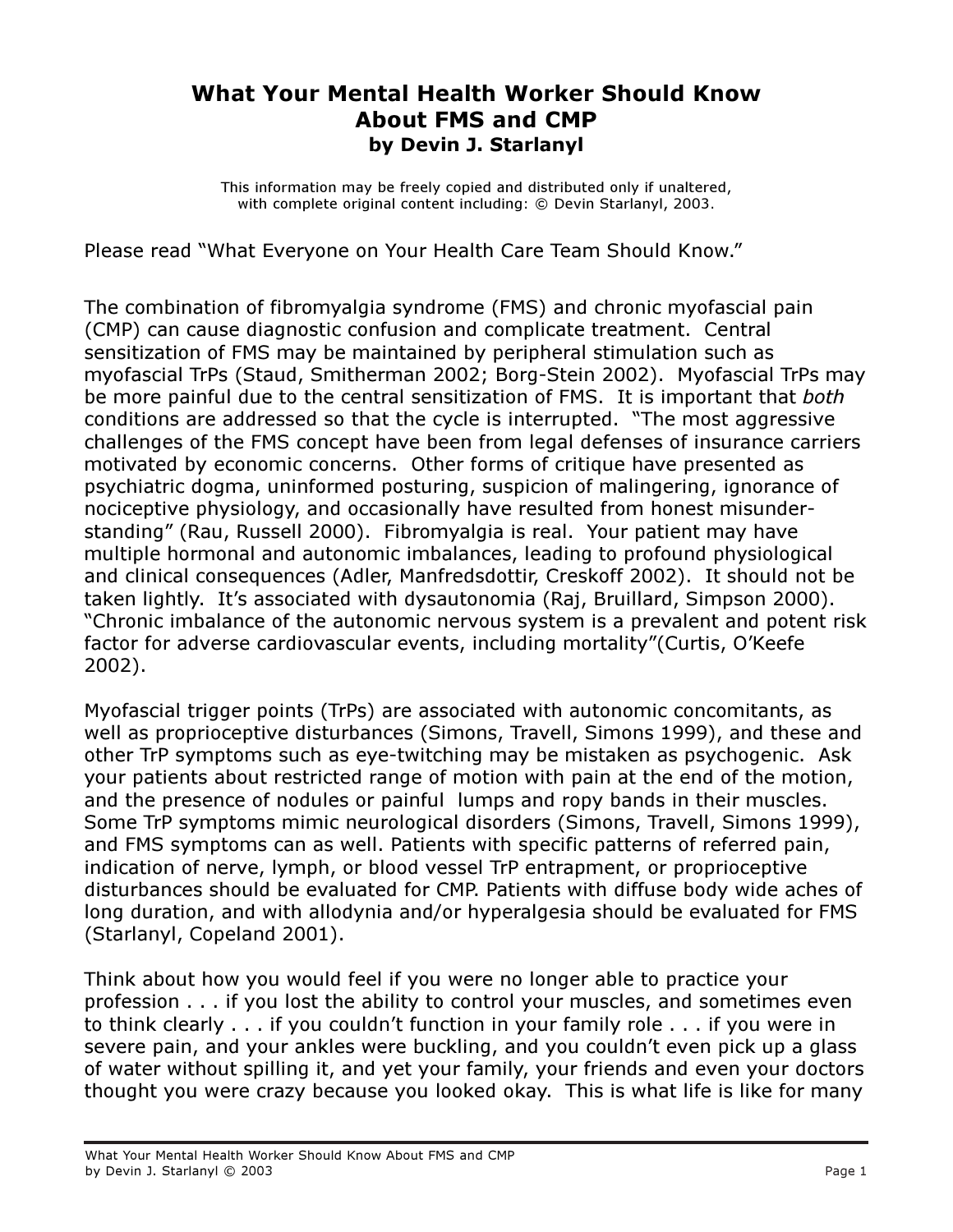people with FMS and CMP. Acute pain that diminishes in the course of healing is something most of us can endure. Recurrent or persistent pain, especially when its cause is not recognized, can be intolerable (Gritchnik and Ferrante 1991; Hitchcock, Ferrell and McCaffery 1994). It can lead to frustration, depression, and progressive disability. There is no specific personality type for patients with CMP (Nelson, Novy 1996) or FMS (Johannson 1993). These and many other studies indicate that "emotional disturbance in pain patients is more likely to be a consequence than a cause of chronic pain"(Gamsa 1990).

Cognitive complaints are common in many chronic pain states. In FMS, these deficits are often called "fibrofog" and have been documented (Park, Glass, Minear et al. 2001). Free-floating anxiety, panic attacks, rapid mood swings, irritability without known cause, difficulty concentrating, inability to recognize familiar surroundings can all part of fibrofog and may be due to neurotransmitter imbalance, but may be complicated by many factors. Pain processing eats up thought processing networks and thus interferes with thinking, reasoning, and remembering (Grisart and Plaghki, 1999). Pain can disrupt cognitive performances that depend on intact speed and capacity of information processing (Grigsby, Rosenberg, Busenbark 1995). Fibromyalgia can cause slowed psychomotor speed in tasks that require sustained effort (Landro, Stiles, Sletvold 1997). "Sensory overload" is what I call the sense that information and other stimuli are coming so fast the brain can't handle it. Some patients may go into a fugue state at this point, staring into space until the brain integrates the information. This can even happen during a conversation, mid-sentence. Simple tasks such as putting on socks can be interrupted by fugues, but the patient can often be taught to recognize them and push a mental reset button to resume activities or learn to close down some sensory input such as shutting off the radio or avoiding crowds and cities.

Patients may forget to do tasks they require to minimize physical symptoms. That, plus the additional stress brought about by fibrofog, can lead to flare. Although flare is part of FMS, myofascial TrPs can be activated or new ones can form at this time. Existing symptoms worsen, new symptoms may appear, and patients may require extra support, including bodywork and medication, until the central nervous system calms down. Perpetuating factors must be identified and brought under control. Confusional states may be compounded by coexisting reactive hypoglycemia (RHG) (Hvidberg, Fanelli, Hershey, et al. 1996; Blackman, Towle, Lewis, et al. 1990; McCrimmon, Deary, Huntly, et al. 1996), a common perpetuator of both FMS and CMP. Chronic stimulation of the HPA axis, usually part of FMS, may contribute to the development of insulin resistance (Farias-Silva, Sampaio-Barros, Amaral et al. 2002). Check for the possible presence of RHG, insulin resistance or metabolic syndrome by asking about your patient's diet and response to carbohydrates. If present, these conditions require immediate diet modification. In these cases, ensure sufficient protein intake and avoidance of excess carbohydrates in all meals and snacks.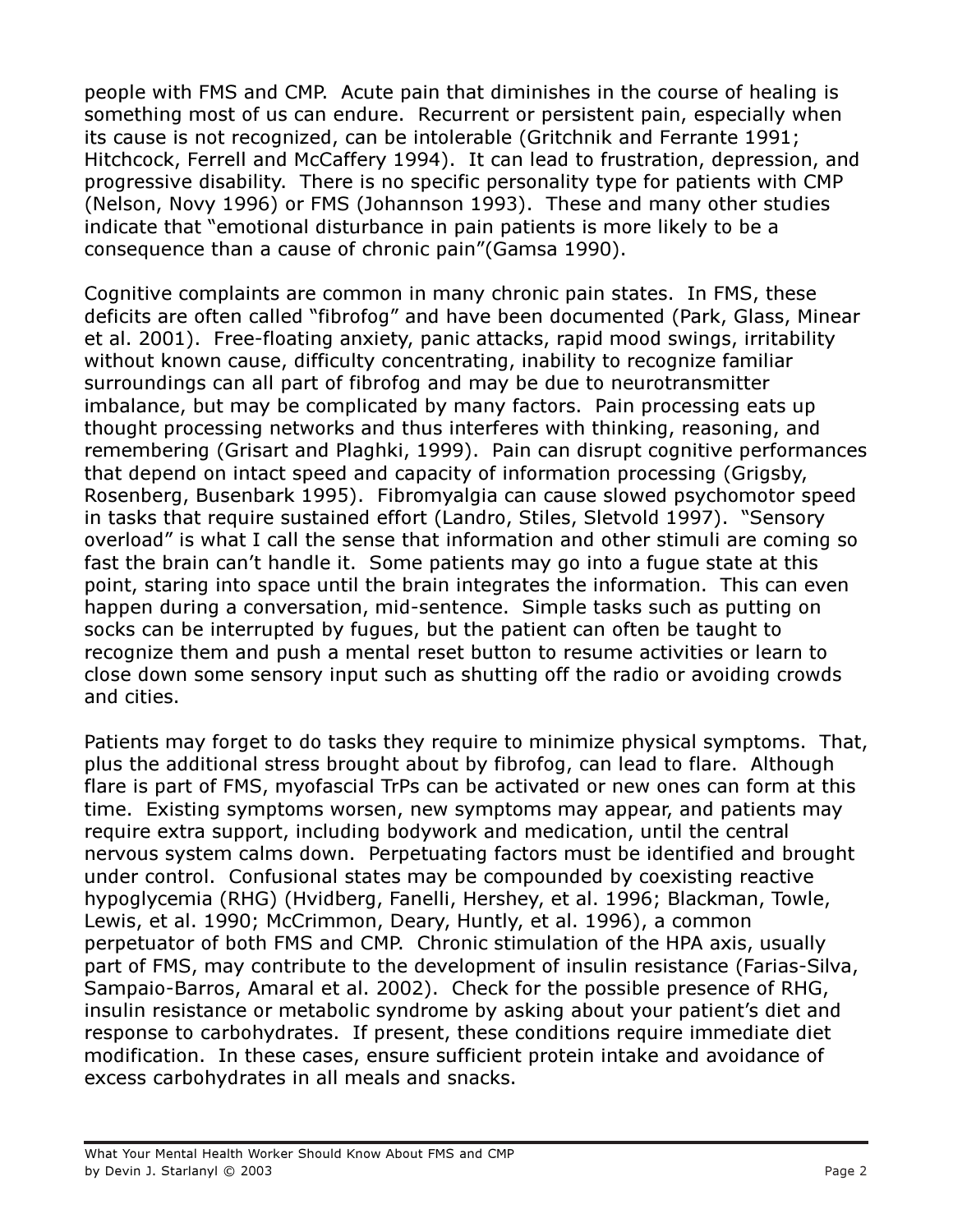Fibrofog frustration can be doubly difficult for your patient because under its influence, the art of self-expression may be lost or damaged. Difficulty getting out known words, especially nouns and pronouns, difficulty distinguishing right from left and/or difficulty finding places or following directions and sequencing are common, as well as difficulty multitasking. Myofascial TrPs in the laryngeal muscles can create a slow, "halted" speech pattern, or garble sounds. Activation of other TrPs can cause the patient to appear clumsy, drop objects, or even fall down.

If your patient doesn't show up on time for an appointment, it doesn't necessarily signify that s/he is noncompliant. Your patient may simply be in a confusional state. Try to schedule appointments at the best time of day for the patient, and the same time every time, and teach patients with timing difficulties some memory aids. Patients experiencing fibrofog often take a hefty amount of abuse from people who are unaware of the reason behind their confused state of mind. Neurotransmitters are imbalanced in FMS (Russell 1996) and in the endocrine system as well (Pillemer, Bradley, Crofford, et al. 1997). Too little serotonin may cause depression, but there may be many neurotransmitters, hormones and other informational substances imbalanced in FMS, and each of them can affect many others. Many of these informational imbalances may cause symptoms that appear psychological, and this may be part of the picture, but they may have a physiological basis as well.

Many patients with FMS and/or CMP have had repetitive trauma. Emotional symptoms as well as brain function may be affected whenever the cervical spine has been injured (Radanov, Bicik, Dvorak et al.1999). It doesn't take a major auto accident to cause significant damage. Some brain-disconnects are a consequence of the trauma and not psychological at all (Radanov, Begre, Sturzeneggar et al. 1996).

Some researchers believe that impaired mental function in FMS is daytime sleepiness causing fatigue, in addition to the distraction of persistent pain (Cote, Moldofsky, 1997). Waking up feeling tired and unrefreshed may be a symptom of fragmented sleep disorder, which is common in FMS (Drewes, Gade, Nielsen et al.1995). Sleep deficit can further imbalance the HPA axis stress response (Meerlo, Koehl, van der Borght et al. 2002), so it is vital that this perpetuating factor be addressed. It is not enough that your patients spend eight hours in bed. When they wake, they need to have experienced restorative sleep. Question your patients carefully about sleep quality as well as quantity. They may need medication to regain restorative sleep, and it may take a while to find the right combination of medications, good sleep hygiene and diet that will allow this.

Stress glucocorticoids affect memory acquisition and consolidation processes, as well as memory retrieval mechanisms (de Quervain, Roozendaal, and McGaugh, 1998). As the stress level goes up, fibrofog may rise. A few days of high cortisol levels at concentrations associated with physical and psychological stress can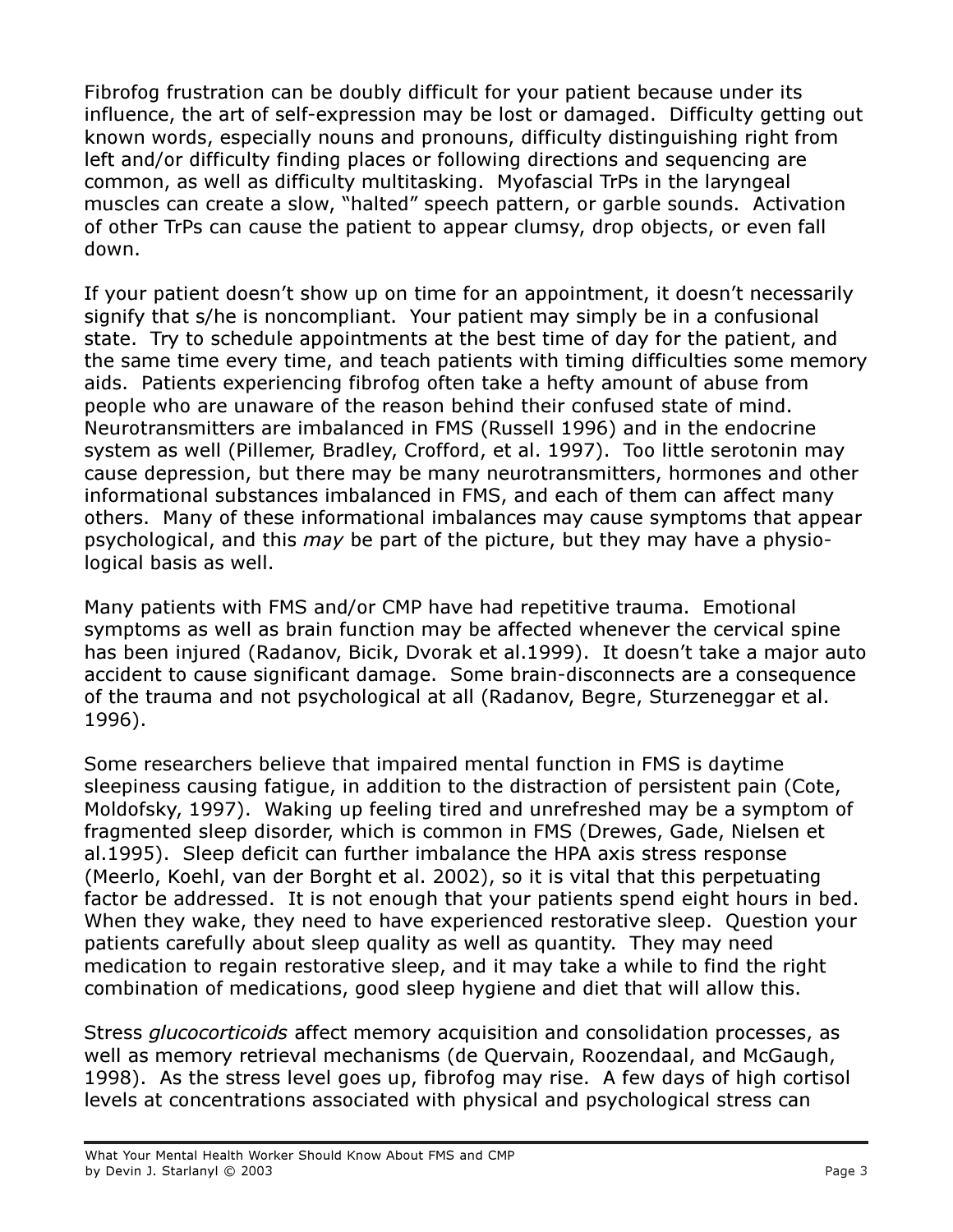reversibly affect specific kinds of memory performance in even healthy individuals (Newcomer, Selke, Melson et al.1999). Stress itself can be a major perpetuating factor for both FMS and CMP. Ask about over-the-counter supplements as well as prescribed medication, as they may have a profound psychological impact. For example, inositol may be of benefit for people with FMS and thyroid resistance but should not be taken patients who also have bipolar disorder because it will reverse the actions of lithium, carbamazepine and valproic acid (Williams, Cheng, Mudge et al. 2002).

Fibromyalgia is a disorder of the central nervous system (CNS). "Treatments for FMS should focus on interventions with direct or indirect effects on CNS functions that influence pain sensitivity" (Bradley, McKendree-Smith, Alarcon et al. 2002). The most intensively studied medications that modulate neurotransmitters are psychoactive drugs. This does not mean that the patient's condition is psychological. Take time to explain this to your patients. A written handout that the patient may show family members may be helpful to promote understanding. Fibromyalgia patients usually need medication to help do what their bodies are not doing by themselves, just as diabetics may need insulin. More central acting medications that may be helpful to FMS patients are under development (Suzuki, Dickenson 2002). Patients with these conditions are often significantly under medicated for pain. The patient may pay for their doctor's lack of current common chronic pain management practice. "Significant knowledge deficits regarding currently accepted principles of pain management practice as well as beliefs that could interfere with optimal care, mandate a need for educational interventions.... Unwarranted fear of addiction is a misunderstood and important concept that needs to be addressed" ( Lebovits, Florence, Bathina et al.1997).

Patients with FMS and CMP have symptoms that may be difficult to unravel and may take time and patience, but you can make a major impact on their lives. This can result in a "take up your bed and walk" phenomenon, and that is a rare enough experience in the medical world. Let's make it more common.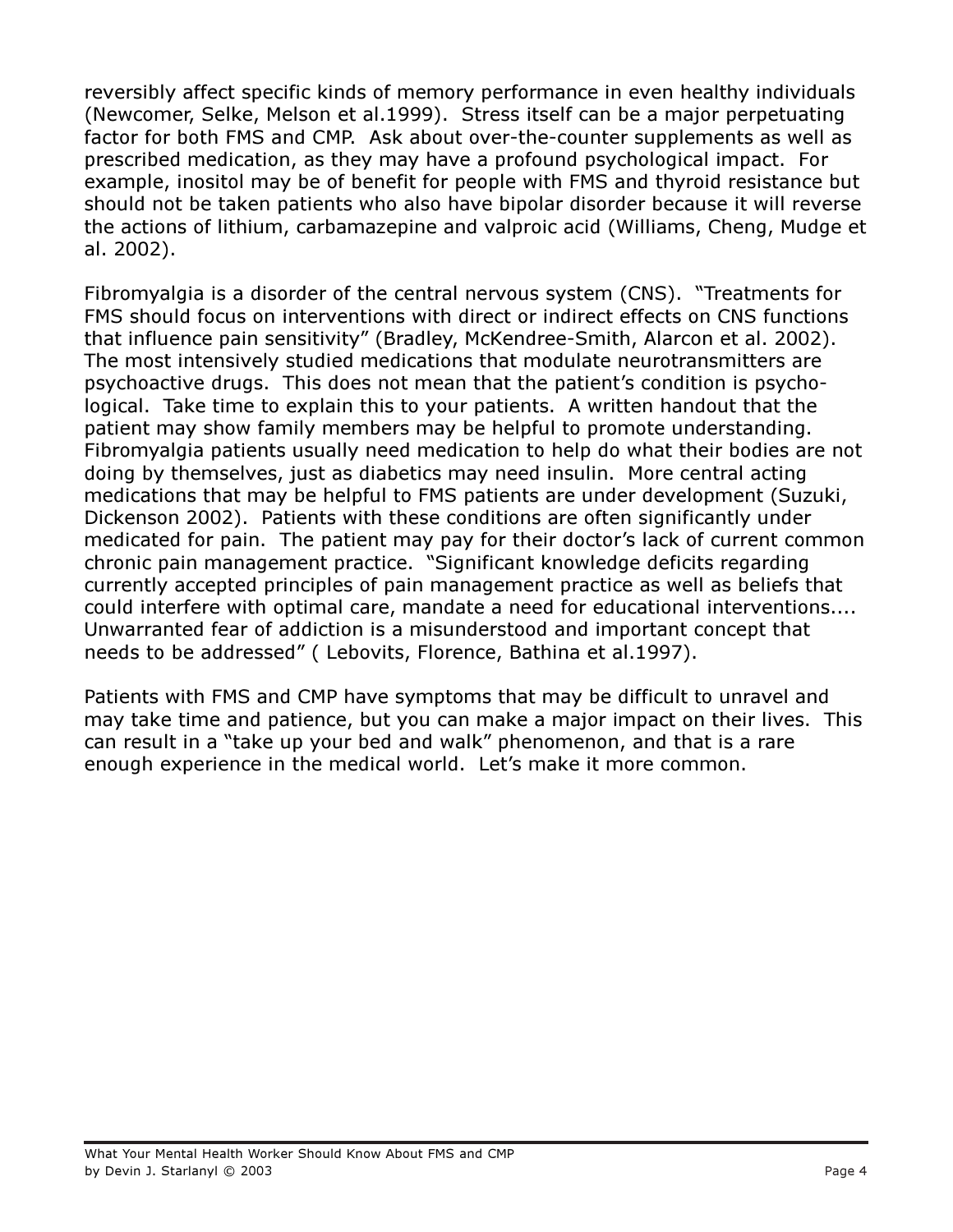## References

Adler G.K, Manfredsdottir V.F., Creskoff F.W. 2002. Neuroendocrine abnormalities in fibromyalgia. Curr Headache Rep 6(4):289-98.

Blackman, J.D., V.L. Towle, G.F. Lewis, J.P. Spire and K.S. Polonsky. 1990. Hypoglycemic thresholds for cognitive dysfunction in humans. Diabetes 39:828– 835.

Borg-Stein J. 2002. Management of peripheral pain generators in fibromyalgia. 2002. Rheum Dis Clin North Am 28(2):305-17.

Bradley L.A., McKendree-Smith N.L. Alarcon G.S. et al. 2002. Is fibromyalgia a neurologic disease? Curr Pain Headache Rep 6(2):106-14.

Curtis B.M., O'Keefe J.H. Jr. 2002. Autonomic tone as a cardiovascular risk factor: the dangers of chronic fight or flight. Mayo Clin Proc 398-9;77(1):7-9.

de Quervain, D.J. Roozendaal B., McGaugh J.L. 1998. Stress and glucocorticoids impair retrieval of long-term spatial memory. Nature 394(6695):787-90.

Drewes, A.M., K. Gade, K.D. Nielsen et al. 1995. Clustering of sleep electroencephalographic patterns in patients with the fibromyalgia syndrome. Brit J Rheumatol 34(12):1151–1156.

Farias-Silva E., Sampaio-Barros M.M., Amaral M.E. et al. 2002. Subsensitivity to insulin in adipocytes from rats submitted to foot-shock stress. Can J Physiol Pharmacol 80(8):783-9.

Gamsa, A. 1990. Is emotional disturbance a precipitator or a consequence of chronic pain? Pain 42(2):183–195.

Grigsby, J., N.L. Rosenberg, D. Busenbark. 1995. Chronic pain is associated with deficits in information processing. Percept Mot Skills 81(2):403–410.

Grisart, J.M., L.H. Plaghki.1999. Impaired selective attention in chronic pain patients. Eur J Pain 3(4):325-333.

Gritchnik, K.P., F.M. Ferrante. 1991. The difference between acute and chronic pain. Mt Sinai J Med 58(3):217–220.

Hitchcock, L.S., B.R. Ferrell, M. McCaffery. 1994. The experience of chronic nonmalignant pain. J Pain Sympt Manage 9(5):312-318.

What Your Mental Health Worker Should Know About FMS and CMP by Devin J. Starlanyl © 2003 Page 5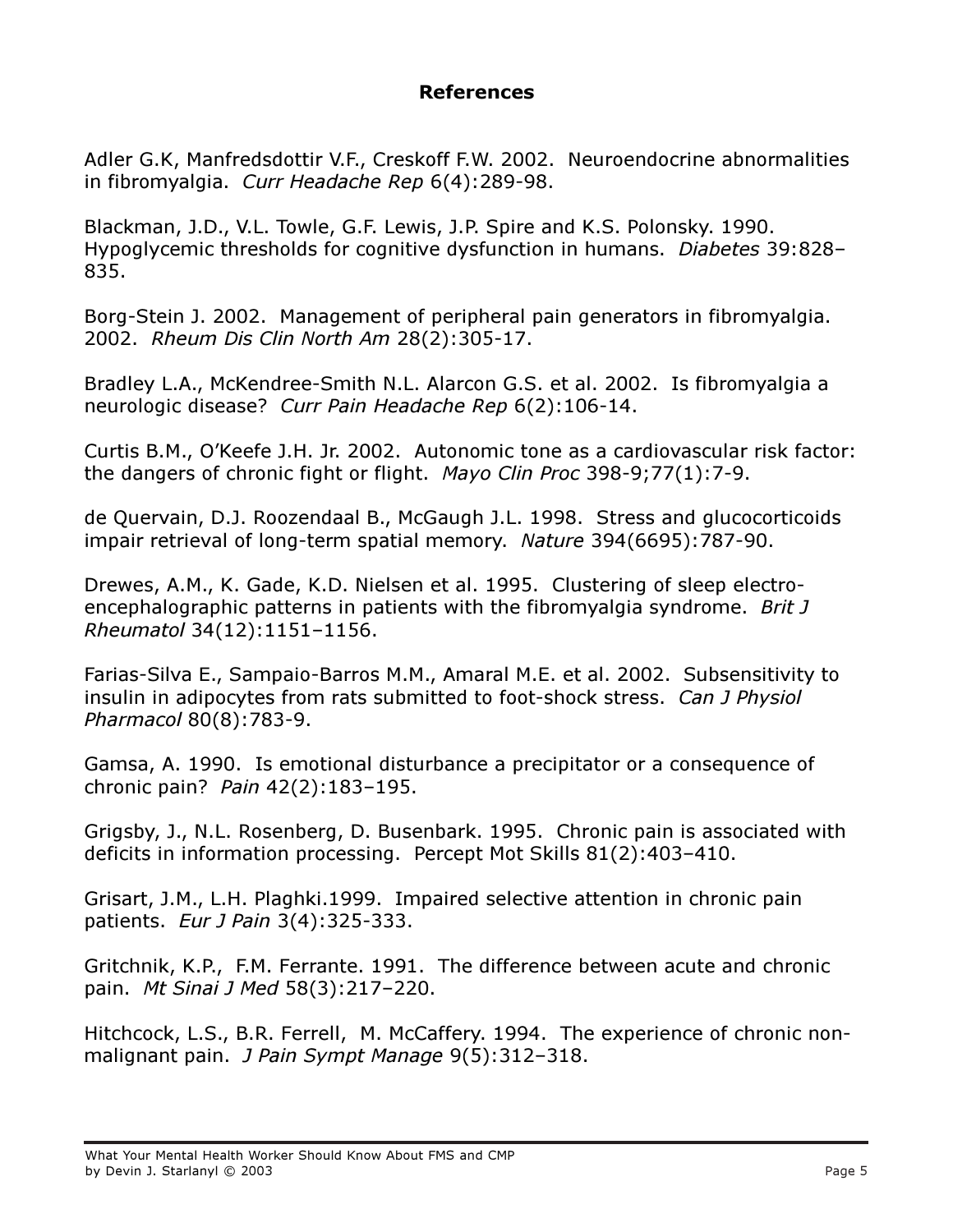Hvidberg, A., C.G. Fanelli, T. Hershey et al. 1996. Impact of recent antecedent hypoglycemia on hypoglycemic cognitive dysfunction in nondiabetic humans. Diabetes 45(8):1030–1036.

Johannson, V. 1993. Does a fibromyalgia personality exist? J Musculoskel Pain 1(3/4):245–252.

Landro, N.I., T.C. Stiles, H. Sletvold. 1997. Memory functioning in patients with primary fibromyalgia and depression on healthy controls. J Psychosomatic Research 42(3):297-306.

Lebovits A.H., Florence I, Bathina R. et al. 1997. Pain knowledge and attitudes of health care providers: practice characteristic differences. Clin J Pain 13(3):237-243.

McCrimmon, R.J., I.J. Deary, B.J.P. Huntly et al. 1996. Visual information processing during controlled hypoglycaemia in humans. Brain 119(4):1277-1287.

Nelson, D.V., D.M. Novy. 1996. No unique psychological profile found for patients with reflex sympathetic dystrophy or myofascial pain syndrome. Regional Anesth 21(3): 202–208.

Newcomer, J.W., G. Selke, A.K. Melson et al. 1999. Decreased memory performance in healthy humans induced by stress-level cortisol treatment. Arch Gen Psychiatry 56(6):527-33.

Pillemer S.R., Bradley L.A., Crofford L.J. et al. 1997. The neuroscience and endocrinology of fibromyalgia. Arth Rheum 40(11):1928-1939.

Park D.C., Glass J.M., Minear M. et al. 2001. Cognitive function in fibromyalgia patients. Arthritis Rheum 44(9):2125-33.

Radanov, B.P., Begre S., Sturzeneggar M. et al. 1996. Course of psychological variables in whiplash injury  $-$  a 2 year follow up with age, gender and education pair matched patients. Pain 64(3):429-434.

Radanov, B.P., I. Bicik, J. Dvorak et al. 1999. Relation between neuropsychological and neuroimaging findings in patients with late whiplash syndrome. J Neurol Neurosurg Psychiatry 66(4):485-9.

Raj S.R., Bruillard D., Simpson C.S. 2000. Dysautonomia among patients with fibromyalgia: a noninvasive assessment. J Rheumatol 27(11):2660-5.

Rau, C.L., Russell I.J. 2000. Is fibromyalgia a distinct clinical syndrome? Curr Rev Pain 4(4):287-294.